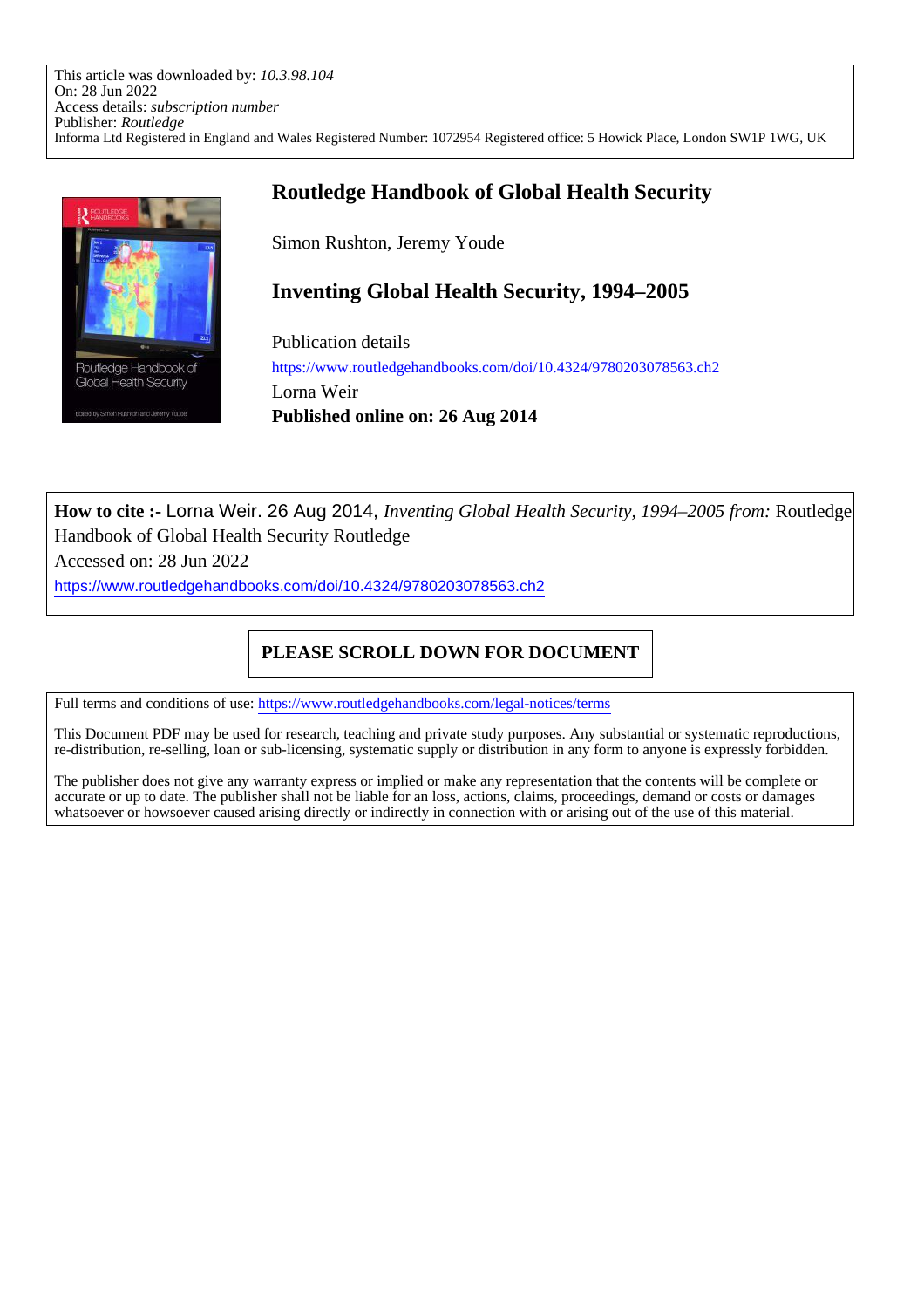# INVENTING GLOBAL HEALTH SECURITY, 1994–2005

# Lorna Weir<sup>1</sup>

Global health security was formed by linking together two previously separate policy fields: health and national/international security. The linkage has resulted in diverse institutional forms of global health security with differing practices, meanings, and effects. In this chapter I provide a pocket genealogy of global health security organized through the World Health Organization (WHO) in the period from 1994 to 2005, one of the many global securities that were first invented in the 1990s. The approach is genealogical in the sense that it provides an historical account of the power/knowledge relations of expertise, combined here with a concern for broader geopolitical relations. It differs from those accounts that implicitly assume "global health security" began only when the phrase entered routine WHO usage from 2001, with scattered preconditions in the 1990s. I show that "global health security" names a governance apparatus, a sociotechnical one, in formation from 1994 by WHO, a process instigated by the United States and its Northern allies. An apparatus rather than a phrase, global health security conjoins human actors, objects, statements, and technical devices in networks formed through authorized expertise. I show that while the phrase "global health security" was used by WHO from 2000 onwards, it referred to a global outbreak detection and rapid response apparatus that had begun to take organizational form from 1995. "Global health security" and "global alert and response" remain synonymous in WHO usage to date.

The chapter is structured around two intersecting themes, each with an active history of scholarship: North–South relations and international security. A number of studies have suggested that the global North has been the main beneficiary of global health security (Aldis 2008; Davies 2010; McInnes & Lee 2006; Rushton 2011). Drawing on and extending previous work with my colleague Eric Mykhalovskiy (Mykhalovskiy & Weir 2006; Weir & Mykhalovskiy 2006,  $2010$ ,  $2 \text{ I}$  further this line of interpretation by investigating two intersections of the global health security project with North–South geopolitics: the first at its inception between 1992 and 1995 and the second in the political debates about its legal form in 2004–2005. First, I show that the global North, mobilizing in the name of new, emerging, and reemerging diseases (EID), initiated and gave programmatic form to global health security at WHO. Second, I demonstrate that the global South by at least 2004 accepted in principle that EID should be addressed by WHO but objected to the international security elements, especially related to chemical, biological, radiological, and nuclear CBRN incidents, that were attached to global alert and response in the draft revisions to the International Health Regulations (1983) (the main international health law related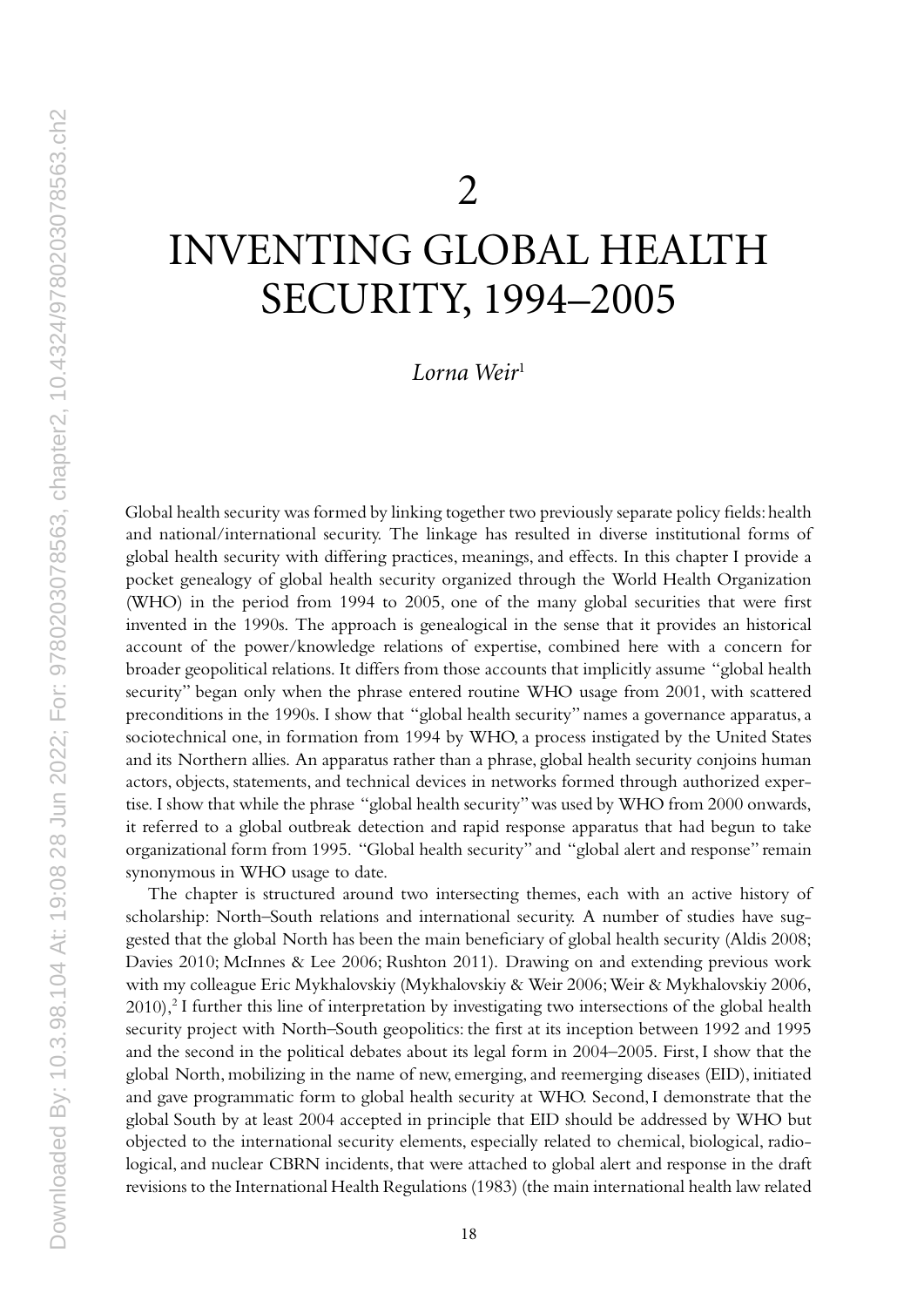to mandatory infectious disease control). Discussion begins here with an outline of how global health security took programmatic form at the WHO, moves to a sketch of the technoscientific apparatus that realized that program, and ends with a discussion of the North–South political struggle around the international security elements in the draft revisions to the International Health Regulations (IHR). In the conclusion I take up the question of global health security in world order.

## **The program**

The impetus for the formation of global health security came from a 1992 national policy report, the U.S. Institute of Medicine's *Emerging Infections: Microbial Threats to Health in the United States* (Lederberg et al. 1992). *Emerging Infections* reframed contagious disease prevention and control through the invention of a new disease concept, EID, that was cast as the most significant problem for public health in the United States and, by extension, the world. The Institute of Medicine (IOM) report first defined the EID concept as "clinically distinct conditions whose incidence in humans has increased" and then spatialized EID in nationally specific terms as "diseases that have emerged in the United States within the past few decades" (Lederberg et al. 1992: 34). As used in *Emerging Infections*, the EID concept implicitly rendered endemic disease with constant or falling incidence as nonthreatening for public health and thus of secondary importance to national and global public health systems. The action lay instead with EID, posed as a national threat to the United States. The report framed EID control as an international problem and recommended that the United States approach WHO to implement a global surveillance system with the capacity to detect and respond to EID outbreaks (Lederberg et al. 1992: 6), a difficult recommendation since EID included novel and previously unknown diseases that would be challenging for public health surveillance to detect.

The United States then sought to export the EID concept. In December 1993, the Canadian federal government's Laboratory Center for Disease Control convened a workshop to discuss Canadian public health policy as it pertained to EID. The report of that workshop, the Lac Tremblant Declaration (1994), signals the formation of a U.S.–Canadian alliance to persuade WHO to act on global surveillance of EID. Dr. Robert Shope, coauthor of the 1992 IOM report, led off the workshop's reports with a summary of *Emerging Infections* and concluded by asking for Canadian support in approaching WHO to undertake global surveillance of EID. Dr. Giorgio Torrigiani (Director, Division of Communicable Diseases, WHO) supported the need for an "early warning system" and "an active global surveillance program" in order to "define existing patterns of diseases and identify new diseases that represent a threat to global public health" (Lac Tremblant Declaration 1994: 5). The first recommendation of the Lac Tremblant Declaration (1994: 18) suggests that Canada develop "a national strategy for surveillance and control of emerging and resurgent infections" (Lac Tremblant Declaration 1994: 18) and that Canada participate with WHO in establishing global surveillance of EID.

Two subsequent ad hoc meetings on emerging infectious diseases were held at WHO Headquarters in Geneva on 24–26 April 1994 and 12–13 January 1995. The first WHO meeting in April 1994 was thick on the ground with U.S. expertise. Joshua Lederberg, coauthor of the IOM's *Emerging Infections*, acted as chair. In the discussion that followed reports presented by the United States, Canada, and the IOM, participants remarked that there was a "need to 'internationalize' the efforts described during these first presentations, since the focus had been towards the developed world" (WHO 1994: 5). Unnamed participants also observed that, in the context of EID, "[f]or many African nations, this means specifically addressing malaria, tuberculosis and yellow fever" (WHO 1994: 5). The discussion addressed a point untheorized in the IOM Report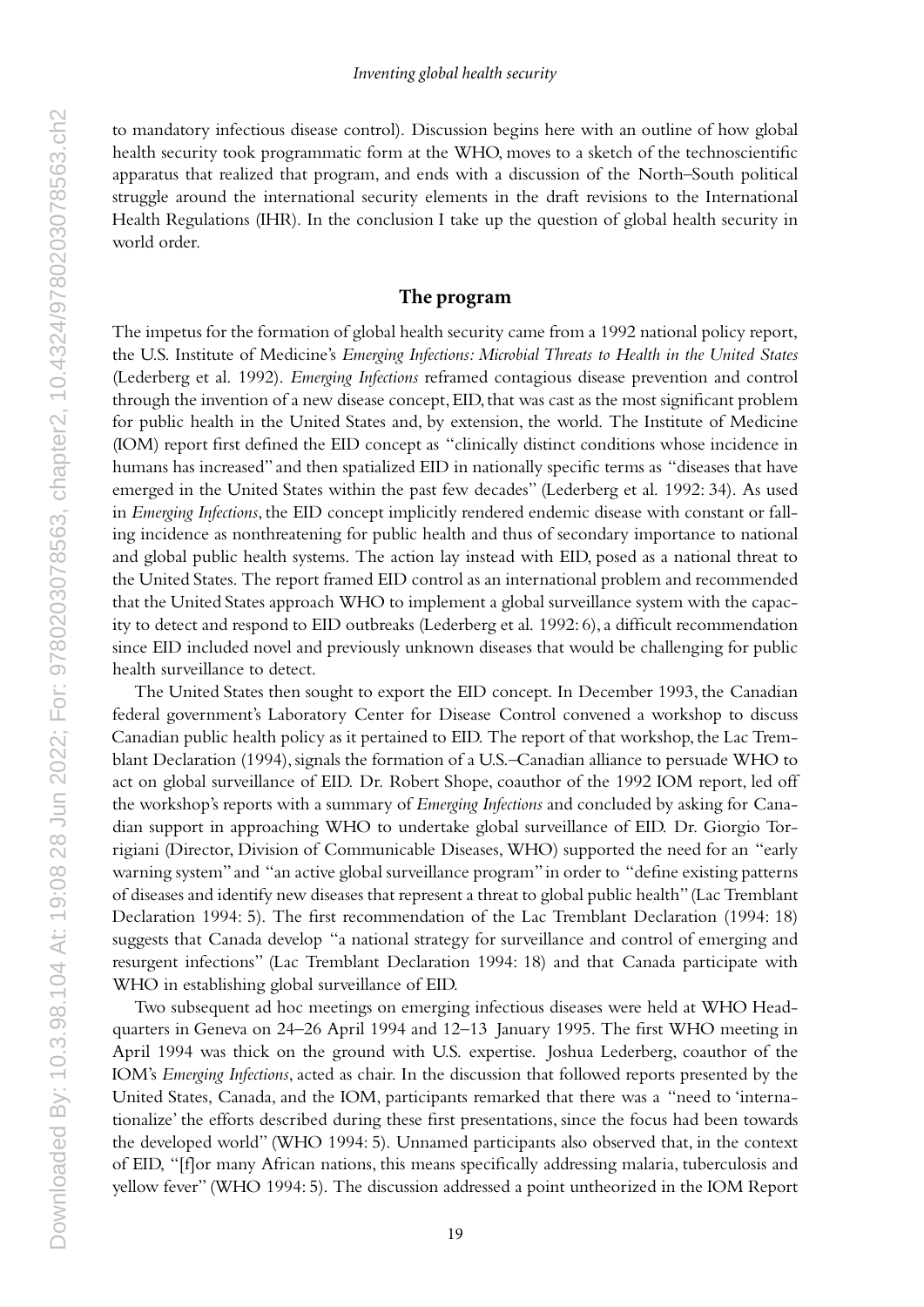and the Lac Tremblant Declaration: lists of emerging diseases would vary across nations and world regions. The comments also revealed that the IOM's approach to EID was situated in a solidly Northern protectionist project to which Southern nations would respond by expanding the range of EID to include infectious diseases significant in their regions. At the second ad hoc meeting in January 1995, WHO staff applied the EID concept to a long history of WHO programming in communicable disease surveillance and control: antimicrobial resistance, tuberculosis, malaria, influenza, polio, arboviruses, HIV, leishmaniasis, foodborne disease, and a variety of initiatives to digitize knowledge of infectious diseases (WHO 1995: 2–6). In so doing, WHO implicitly reframed EID as a problem for all world regions, although only the European Union joined the United States and Canada in providing national/regional reports at the January 1995 meeting.

The IOM's program for dealing with the problem of EID through rapid detection and response (that is, a control rather than a prevention strategy) was carried forward by the World Health Assembly (the legislative body of WHO) in May 1995 when it approved WHA Resolution 48.13, *Communicable Disease Prevention and Control: New, Emerging and Re-emerging Infectious Diseases.* That resolution directed WHO to "improve recognition and response to new, emerging, and reemerging infectious diseases" (World Health Assembly 1995). This resolution translates EID, the IOM's novel disease concept together with its surveillance and response strategy for EID control, into the normative discourse of international public health endorsed by the WHO's highest political and legislative body.

Thus the Lac Tremblant Declaration, the reports of the 1994 and 1995 WHO meetings, and WHA Resolution 48.13 formed a discourse chain that recontextualized the EID concept from U.S. domestic public health into international public health at WHO. The actors accomplishing the recontextualization were the United States, Canada, and the European Union, which formed an alliance around EID as a need of the global North. The main technical goals of public health action around EID remained constant: early detection of EID outbreaks and rapid response to contain them. But for WHO, programming related to EID demanded a renewal of its presence in communicable disease prevention and control, an area in which the WHO had first made its reputation during the 1950s and 1960s, but that had declined during the period 1970–1995, with the exception of the HIV pandemic (Amrith 2006; WHO 1994: 1). WHO's renewed interest in communicable diseases was not done in the name of integrating health into national development by lowering the incidence of regionally/nationally endemic diseases but in the name of preventing international disease transmission.

Despite its sense of a nation beleaguered by disease threats, *Emerging Infections* nowhere dealt with public health in relation to "traditional" national or international security threats, nor did it discuss CBRN incidents. Its one glancing reference to security explained that the Report "did not address biological warfare because this issue is already under study by another panel within the National Academy of Sciences" (Lederberg et al. 1992: R6). Across the Lac Tremblant Declaration and the reports of the two ad hoc WHO meetings discussed above there occurs only one reference to security: when the ProMED representative remarked that his organization "[i]ncluded in their areas of interest . . . the threats of biological warfare" (WHO 1994: 5). Global health security in its early programmatic form was not on record integrated with international security.

## Forming a technoscientific apparatus

In October 1995 a new WHO division called Emerging and Other Communicable Diseases (EMC) was established, with David Heymann as Founding Director, to lead WHO's work in developing global alert and response. None of the WHO personnel from the former Division of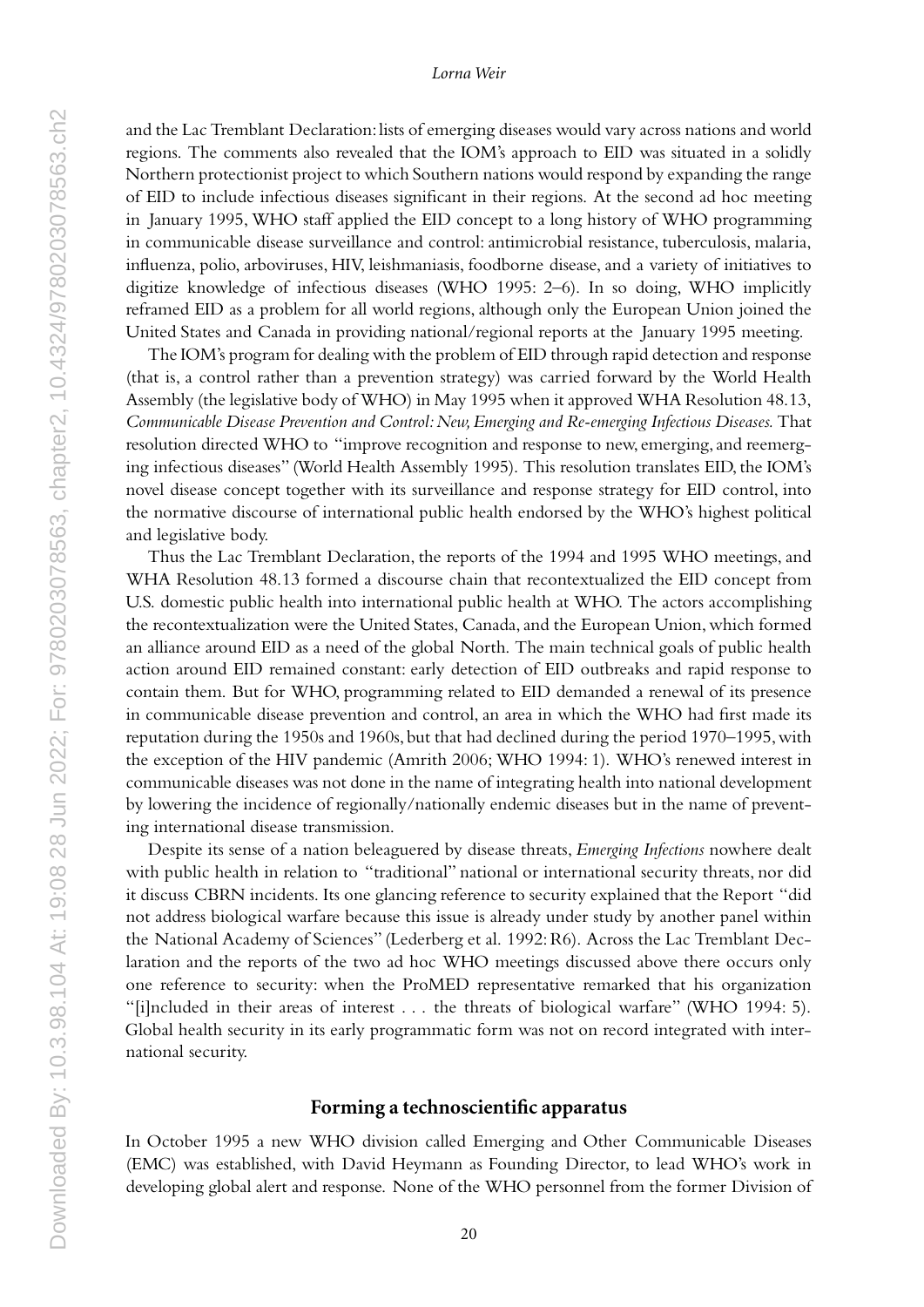Communicable Diseases were appointed to the new division. EMC quickly developed a strategic plan, "The World on Alert" (WHO 1996), to carry forward WHA Resolution 48.13 and the recommendations of the two ad hoc WHO meetings on emerging infectious diseases. Its strategic vision projects a particular temporal standard, "real time": public health knowledge is to coincide with the time of outbreak in order to facilitate flexible responses while it is taking place (Weir & Mykhalovskiy 2010: 148–149). Field response was to occur within 24 hours of outbreak alert.

The world on alert was enacted brilliantly in the period 1995–2000 through the formation of a sociotechnical apparatus for early outbreak detection and rapid response.

Building on prior WHO success in organizing international collaborative networks of partners, EMC began from 1997 to develop the Global Outbreak Alert and Response Network (GOARN). In April 2000 the WHO Division of Communicable Diseases Surveillance and Response (the successor to EMC) convened an international meeting "to discuss the challenge of epidemic-prone and emerging diseases faced by the world as we enter the 21st century and the need to build a global network on existing partnerships to deal with these threats" (WHO 2000b: 1). The resulting network, GOARN, was institutionally tasked with "maintaining global health security by ensuring mechanisms for outbreak alert and response" (WHO 2000b: 17). Formalized in 2000, the GOARN partnership was designed to have response capacity for three differing types of outbreak: EID, well-characterized infectious diseases, and accidental or deliberate spread of biological agents (WHO 2000a: 3–4). GOARN thus had (and has) an international security dimension that was integrated into its operations from the late 1990s.

In WHA Resolution 48.13 the World Health Assembly had called for the development of international public health surveillance systems capable of detecting EID. To do this, between 1995 and 2000 WHO experimented with event-based monitoring sourced in nondiagnostic databases such as news, consumer spending, and stock market trends. The databases were thought to be indicators of health practices evident during infectious disease outbreaks. Previous forms of public health surveillance had been based on the case report, that is, an authorized disease diagnosis. Under the IHR (1969), member states were obligated to notify WHO of all cases of cholera, plague, and yellow fever in their territories: specific disease notification. Notification was an official case-based knowledge limited by the fact that sovereign states were regularly unaware of outbreaks occurring in their territories and, even when aware, sometimes did not report due to economic repercussions and national stigma. Event-based monitoring was sourced in unofficial, digitally mediated information that flowed across national borders. Through providers such as ProMED-mail<sup>3</sup> and the Global Public Health Intelligence Network (GPHIN)<sup>4</sup> WHO had access to faster and more complete information than had previously been possible about disease outbreaks and other public health events (see also Davies, chapter 19 in this volume).

Event-based monitoring, however, is an indicative form of knowledge; an outbreak alert shows the likelihood of outbreak, not its actual occurrence. Between 1998 and 2000, EMC developed the Outbreak Verification Team at WHO Headquarters (Geneva) as a social and political solution to aligning unofficial, indicative outbreak alerts with sovereign confirmation of an outbreak. In 2001 WHO and Health Canada formally agreed that GPHIN would supply outbreak alerts to WHO that would in turn undertake to verify the outbreak alerts through its Member States (Mykhalovskiy & Weir 2006: 43).

The technoscientific apparatus known as "global outbreak alert and response" was increasingly also called "global health security" after the May 2001 approval of WHA Resolution 54.14, *Global Health Security: Epidemic Alert and Response* (World Health Assembly 2001). Its title rendered "global health security" equivalent to "epidemic alert and response." WHA Resolution 54.14 additionally configured global health security to encompass "the risks posed by biological agents," a phrase that intended both naturally occurring disease and biological weapons.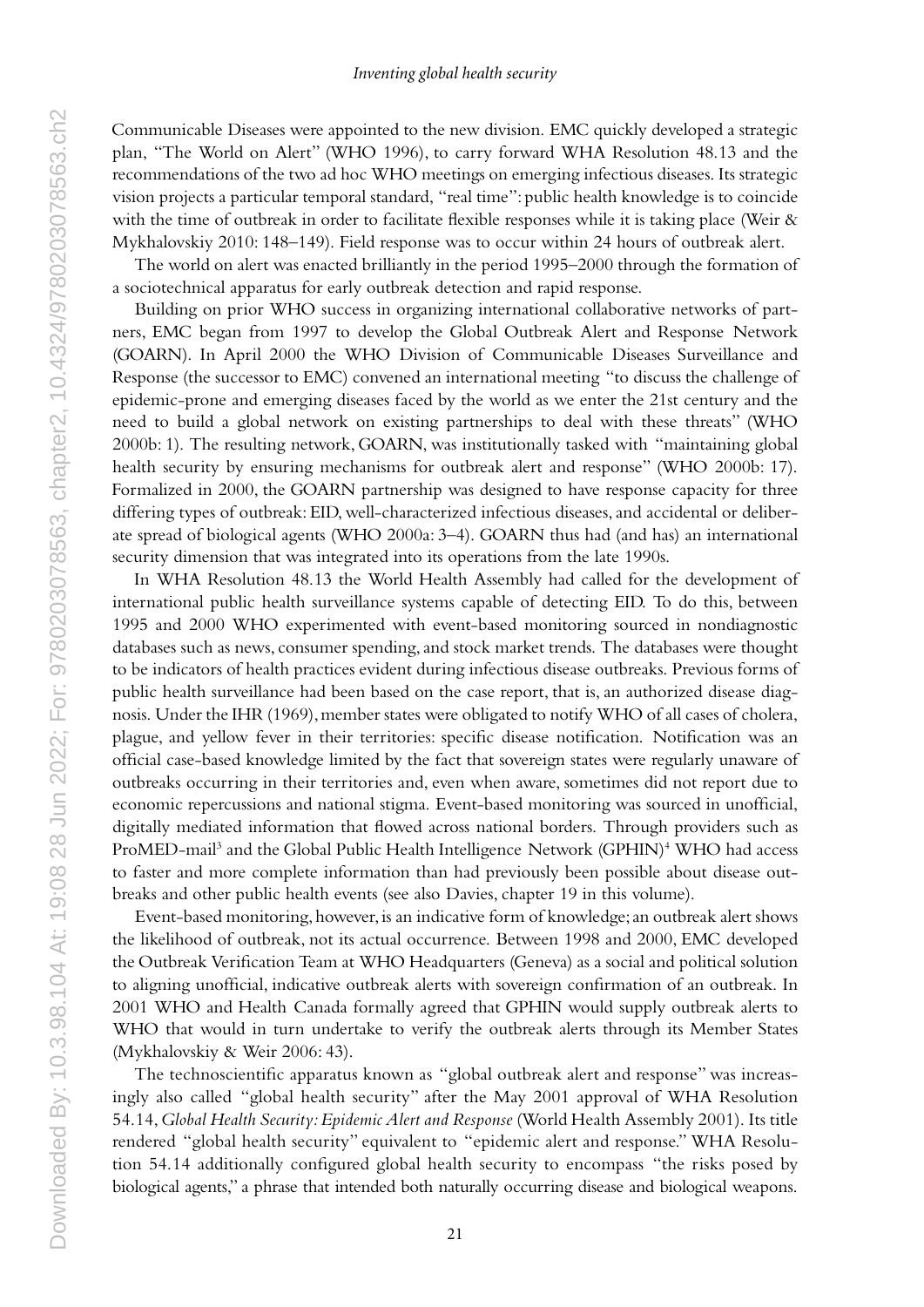WHA 54.14, occurring several months before the events now known as 9/11, did no more than authorize the broad surveillance and response already given de facto to GOARN between 1997 and 2000. The international security mandate of global health security was further extended under WHA Resolution 55.16, *Global Public Health Response to Natural Occurrence, Accidental Release or Deliberate Use of Biological and Chemical Agents or Radionuclear Material that Affect Health*, which called on member states to "treat any deliberate use, including local, of biological and chemical agents and radionuclear attack to cause harm also as a global public health threat" (World Health Assembly 2002). This "all-risks" approach to detection and response was designed to address the complete range of transborder events that have acute effects on population health. Chemical, biological, radiological, and nuclear (CBRN) incidents, formerly an international security matter outside WHO's remit, fell squarely within this all-risks approach. WHA Resolution 55.16 was passed in May 2002 in an international political context affected by U.S. protectionist reactions to the destruction of the World Trade Center and the intentional spread of anthrax in the United States during the fall of 2001. So it came to pass that the powers exercised by WHO from the late 1990s in global alert and response, powers clearly in excess of those mandated under the IHR (1969) (Fidler 2006: 188), were deemed politically acceptable by the World Health Assembly.

Meanwhile, endemic communicable diseases, that is diseases with a high and constant prevalence in a region, were not inscribed within the all-risks framework because they are only rarely associated with transborder epidemics. WHO documentation on the 1998 draft revision to the IHR<sup>5</sup> explicitly addressed the exteriorization of endemic diseases from global health security: "[i]t is proposed that regularly occurring endemic diseases should not be notified unless an outbreak occurs having particular features that would indicate urgent international importance" (WHO. Regional Office for South-East Asia 1998: 4). Global health security had been fashioned in an experimental space protected by resolutions of the World Health Assembly<sup>6</sup> and with the full knowledge of WHO Member States, a process that I have elsewhere called "pure governance" ( Weir 2012).

# **Revising the IHR: International security and resistance from the global south**

WHO had been institutionally aware from the beginning of its work on global health security that the legal framework of the IHR (1969) was inadequate, embarking on a 10-year revision process in 1995. After an abortive early draft of the IHR in 1998, the final revision process was to wait until 2003–2005. On 12 January 2004 the Intergovernmental Working Group on the Revision of the International Health Regulations, the body WHO tasked with producing a final draft of the IHR for the May 2005 meeting of the World Health Assembly, released a Working Paper (WHO 2004b) (hereinafter "January 2004 IHR Draft") containing a draft of the IHR. The January 2004 IHR Draft became the basis for consultations organized during 2004 in the six geographical regions of WHO together with comments by its member states and other international organizations. WHO released two further drafts of the IHR on 30 September 2004 (WHO 2004a; hereinafter "September 2004 IHR Draft") and 24 January 2005 (WHO 2005; hereinafter "January 2005 IHR Draft"). It conducted another round of regional consultations in January and February 2005, but only two reports of those consultations are presently available: the Montevideo Document (2005) and the Third Consultation of the South-East Asia Regional Organization (SEARO) (WHO Regional Office for South-East Asia 2005). As the documentation from the 2004 and 2005 regional consultations and other comments comprises the only publicly available record to date of the positions taken by regions and national governments during the final revision process of the IHR, it provides the basis of analysis here. My comments draw on articles by David Fidler (2005), Alexander Kelle (2007), and the late Jonathan Tucker (2005), which examine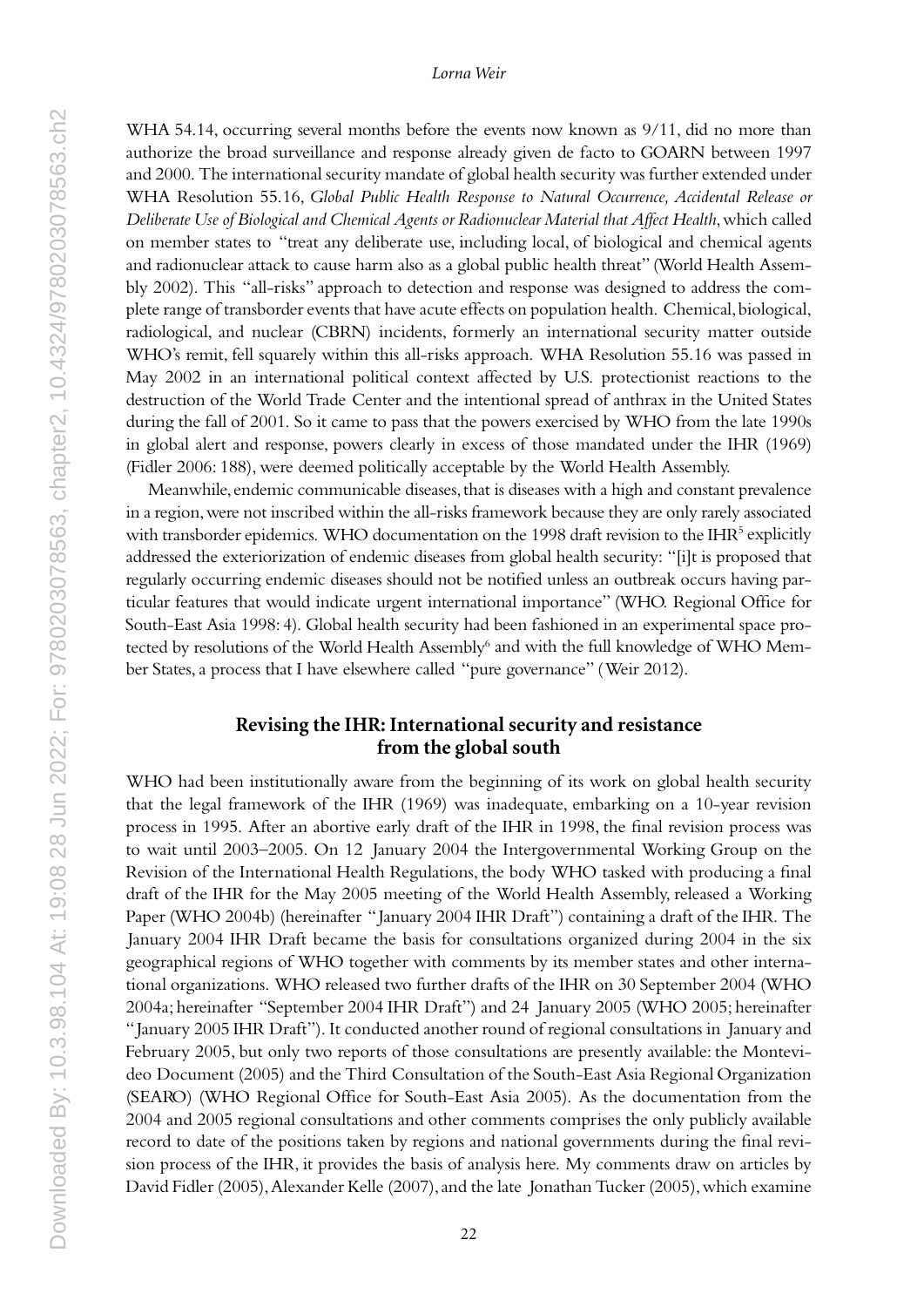the role international security played in the final IHR negotiations, but my analysis is framed in terms of North–South relations and uses the 2004–2005 reports and comments to characterize regional and national positions.

Although the EID concept originated in the United States, it had achieved strong acceptance across South and North by the time the revisions to the IHR were being considered in 2004– 2005. The Eastern Mediterranean Regional Organization (EMRO) and SEARO made statements strongly supporting the integration of EID within the scope of the IHR:

The current International Health Regulations require the reporting of cholera, plague and yellow fever only. This not only stigmatizes those diseases but does not provide for the emergence of new infectious diseases, such as severe acute respiratory syndrome (SARS) which afflicted the world in 2003.

(WHO Regional Office for the Eastern Mediterranean 2004)

The present regulations were issued 35 years ago, in 1969. Increasing globalization and the emergence of new diseases such as severe acute respiratory syndrome (SARS) have highlighted the importance of establishing a more effective basis for coordinating the response to international threats to human health.

(WHO Regional Office for South-East Asia 2004)

No region or member state spoke out against the expansion in the scope of the IHR to cover EID.

There were areas of common concern for Northern and Southern states with respect to the January 2004 IHR Draft. The issue of sovereignty was raised, surprisingly gently, with regional groups and member states maintaining that WHO should have no right of entry into their territories, except by invitation. North and South also called attention to the extensive work and resources that would be required in order to develop the core capacity requirements for their public health systems mandated under the January 2004 IHR draft (Mexico 2004; PAHO 2004a, 2004b; Samoa 2004; WHO Regional Office for Africa 2004; WHO Regional Office for the Western Pacific 2004). The Government of Mexico's comments were straightforward in observing that the burden of implementing the IHR should not fall on the poorest countries:

Updating systems of surveillance and adapting means of notification and response calls for considerable investment in terms of both money and human resources. This may be an obstacle for many countries when it comes to implementing the new Regulations. A study is needed of the investment Members States will need to make in their territory and plans should be drawn up to provide support to those countries whose resources are limited. A policy whereby the wealthy countries provide subsidies or support to the poorest countries needs to be drawn up in order to ensure that international health truly is a global public good.

(Mexico 2004)

EMRO (WHO Regional Office for the Eastern Mediterranean 2004: 11) and SEARO (WHO Regional Office for South-East Asia 2004: 28) noted that they would need external financial support for capacity strengthening related to laboratory facilities, epidemiological and environmental surveillance, communications infrastructure, and emergency preparedness and response.

International security elements were incorporated in the three drafts of the IHR, concentrated in its definitions, notification criteria, and the article (variously numbered 41 and 45 across the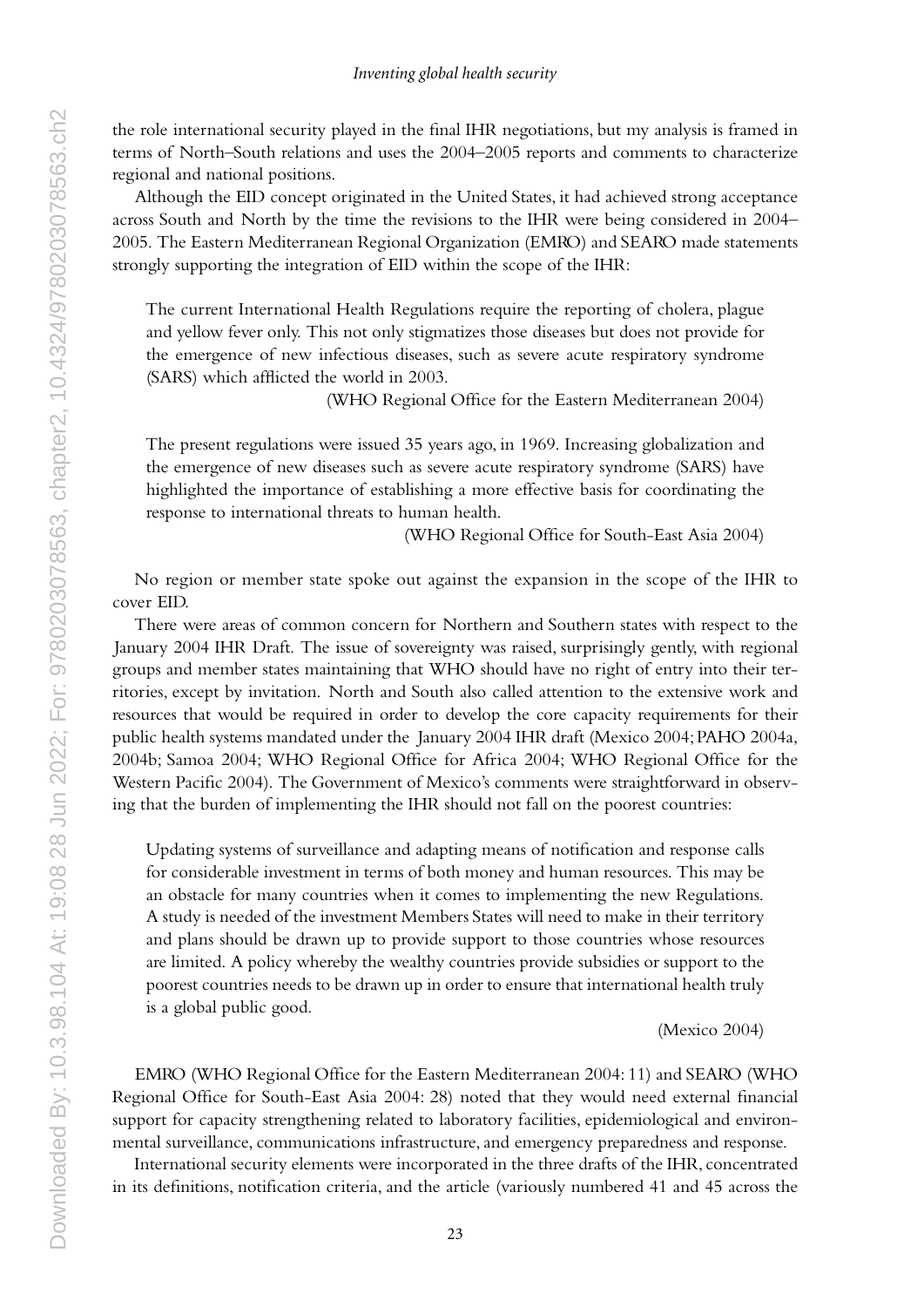#### *Lorna Weir*

drafts) entitled *Information Sharing During a Suspected Intentional Release*. *Disease* was defined as "caused by biological, chemical or radionuclear sources" (WHO 2004b, 2004d: Art. 1). This amounted to an international security conception of disease, as distinct from medical conceptions that conventionally focus on pathology present in the human body (rather than weapons classifications). The September 2004 and January 2005 IHR Drafts also contained a concept of "public health threat" as "a serious and direct danger to the health of human populations" (WHO 2004d: Art. 1; WHO 2005: Art. 1). This definition introduced a threat-defense logic into the IHR drafts. Moreover, all three of the 2004–2005 IHR drafts proposed that WHO member states be required to notify WHO about CBRN events (WHO 2004b, Annex 2; WHO 2004d, Annex 2; WHO 2005, Annex 2). Lastly, Article 41 in the January 2004 IHR (renumbered as Article 45 in the September 2004 and January 2005 IHR Drafts), *Information Sharing During a Suspected Intentional Release*, proposed that each member state be required to notify WHO if it suspected intentional CBRN weapons use in its territory whether or not the incident had any public health impact. This article further required states to give WHO all pertinent information, materials, and samples related to CBRN releases.

The United States supported strengthening the international security elements of the IHR drafts. In its initial comments (United States of America 2004a) on the January 2004 IHR Draft, the United States suggested that the definitions be revised to include "suspected intentional release" and that the definition of "public health risk" be modified "to include the possibility that an event may be intentional as well as a natural occurrence." The United States offered further comments on 27 April 2004 (United States of America 2004b) that sought to strengthen WHO's powers under Article 41, *Information Sharing During a Suspected Intentional Release*, to provide for "a consultative/facilitative role for the WHO Secretariat through which it could, if asked, assist Member States in their recognition or detection of 'suspected intentional releases,' and their investigation, confirmation, and public health response to such releases" (United States of America 2004b: 1). In other words, it was the U.S. government that proposed that WHO have the power to conduct field investigations for suspected intentional CBRN use.

Granting WHO the power to undertake field investigations for suspected treaty violations involving weapons of mass destruction was read by WHO member states in the context of the close connection between WHO and the U.S. Centers for Disease Control and Prevention (CDC). Due to CDC's leading technical skills in epidemiological investigations, it had become closely associated with WHO's global health security networks (Calain 2007: 6). Alexander Kelle (2007: 228) observes that the United States and other participants at the intergovernmental negotiations around the revisions to the IHR wished to give WHO the power of investigating CBRN weapons use because they "believed the IHR could be utilized to gather information not otherwise obtainable on such incidents." One might also remember that the 2004–2005 negotiations around the IHR occurred after the second War in Iraq had begun in 2003 under the pretext of an Iraqi arsenal of bioweapons that UN field investigations had been unable to find. Under these combined conditions, certain WHO members in the global South were concerned that field investigations during suspected intentional CBRN releases would result in espionage within their territories.

It was unsurprising, then, that the proposed integration of CBRN agents into the IHR regime was questioned by some WHO regions, although others, notably the Regional Office for Africa and EMRO, remained silent. The Western Pacific Regional Office (WPRO) noted that its consultation participants had been divided with respect to "[t]the scope of the IHR as it relates to nonbiological hazards (chemical and radiological) . . . some participants believe the scope should be limited to infectious diseases and diseases of unknown aetiology" (WHO Western Pacific Regional Office 2004: 16). The SEARO consultation reported the same range of divided opinion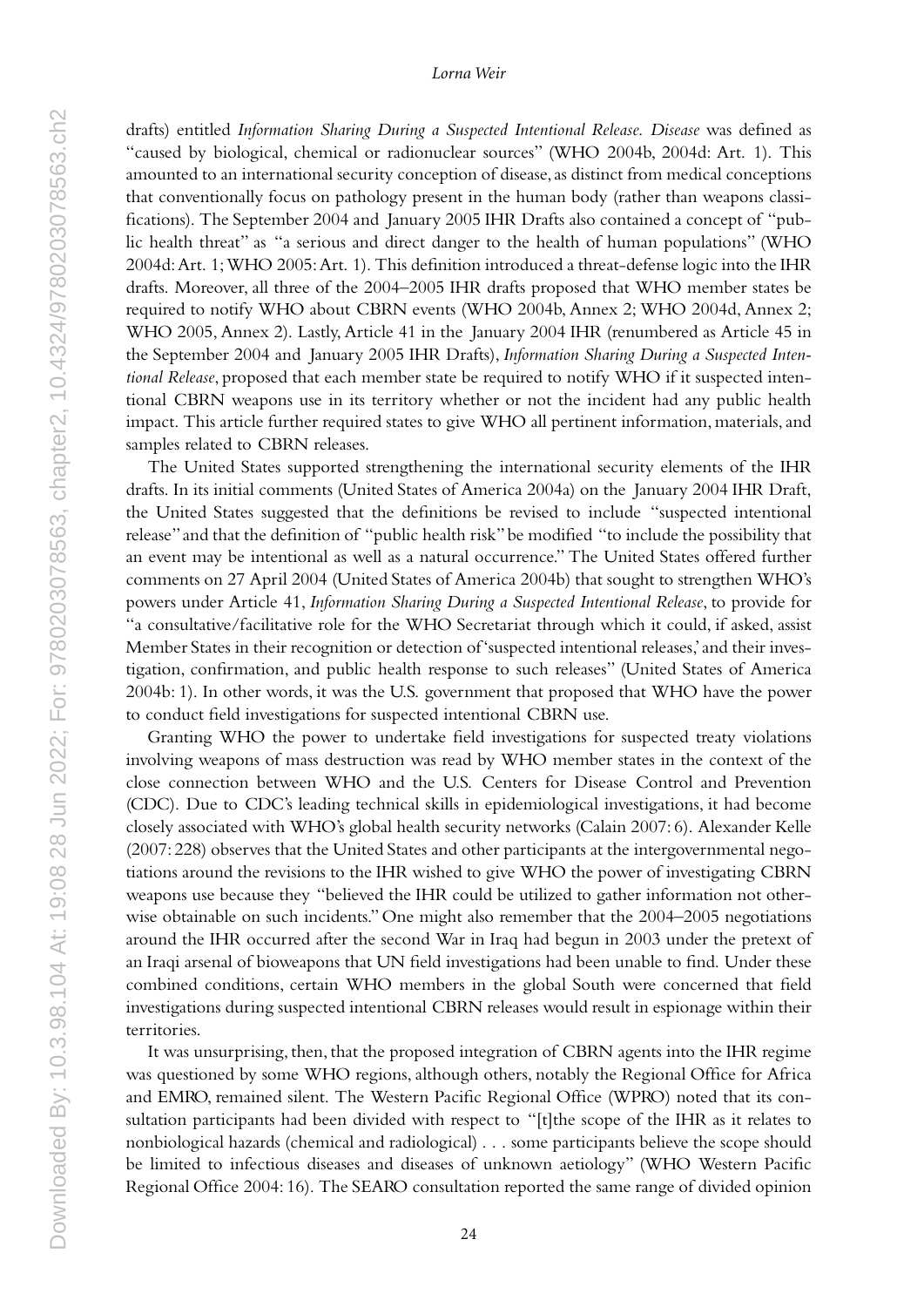as the earlier WPRO consultation (WHO Regional Office for South-East Asia 2004: vi). Japan, a member of WPRO from the global North, spoke out against the all-risks approach and noted that, although the sensitivity of global event monitoring would necessarily result in alerts regarding CBRN weapons use, "we do not think it is practical to design the IHR to detect and respond to known chemical and radionuclear incidents" (Japan 2004). Other regions and Member States accepted the all-risks approach to detection and notification (e.g., PAHO 2004b: 1), but were concerned that WHO's powers of response be restricted so that a conflict of jurisdiction with other international agencies did not arise (Norway 2004; Switzerland 2004; WHO 2004a: 1–2; WHO Regional Office for Europe 2004). The International Atomic Energy Agency (2004) was scathing in its comments on the January 2004 IHR Draft, speaking from the position of an international security agency objecting to what it clearly saw as the incompetent drafting of the IHR with respect to radiological and nuclear materials and weapons use.

The January 2005 IHR draft showed little change in response to these concerns, other than to modify the text of Article 45 to enable each member state to apply its provisions "consistent with its security and law enforcement requirements" (WHO 2005: Art. 45) and to add a definition of "public health risk" as "an event posing a probability of international spread of disease" (January 2005: Art.1). The governments of Argentina, Bolivia, Brazil, Chile, Colombia, Ecuador, Paraguay, Peru, Uruguay, and Venezuela responded by issuing a consensus statement, the Montevideo Document (2005), which gave a strong and systematic critique of international security in the January 2005 IHR Draft. The Montevideo Document began with a recommendation that affirmed the use of public health concepts over threat-defense discourse in the draft IHR: "[w]e propose to replace the concept of *threat* with *risk throughout* the document, especially in the definition of *public health emergency of international concern (PHEIC)*" (Montevideo Document 2005: 1; emphasis in original). In understated language, the Montevideo Document recommended the deletion of Article 45 on the grounds it did not "currently specify the relationship between the notification of an event of an intentional nature and an international public health risk. This broad language exceeds the scope of the IHR" (Montevideo Document 2005: 13). This reasoning accepted the all-risks approach but limited the scope of the IHR to international public health risk. The backers of the Montevideo Document won these points in subsequent negotiations.

During the February 2005 intergovernmental meeting on the revision of the IHR, the international security elements in the January 2005 Draft were debated without resolution. The meeting adjourned, deadlocked, and a final round of negotiations was scheduled for 12–13 May 2005 just prior to the 16–25 May Session of the World Health Assembly (where the revised Regulations were approved unanimously). Alexander Kelle's (2007: 227) interview research with delegates who had attended the May 2005 negotiations shows that regional groups from EMRO and SEARO, led by delegates from Pakistan and Iran, successfully opposed the inclusion of Article 45. David Fidler (2005: 356, N. 183) notes that Brazil and Iran, acting on behalf of EMRO, had proposed an amendment to the September 2004 IHR Draft deleting Article 45. These negotiations also agreed on deleting explicit mention of CBRN from the final text (Tucker 2005: 342).

The opposition to the international security elements in the draft regulations thus included the EMRO and SEARO together with the majority of South American states that had signed the Montevideo Document and, as I have shown, some members states in WPRO: a Southern bloc. Whether the signers of the Montevideo Document intentionally acted in coordination with EMRO, SEARO, and some member of WPRO is presently unknown. It is likely that at least one power from the global North allied with the Southern bloc: Japan, given the strength of its previous refusal of the international security elements in the IHR Drafts. While the evidence clearly indicates the existence of a Southern bloc, it is not clear to date whether the United States acted alone or in concert with its Northern allies.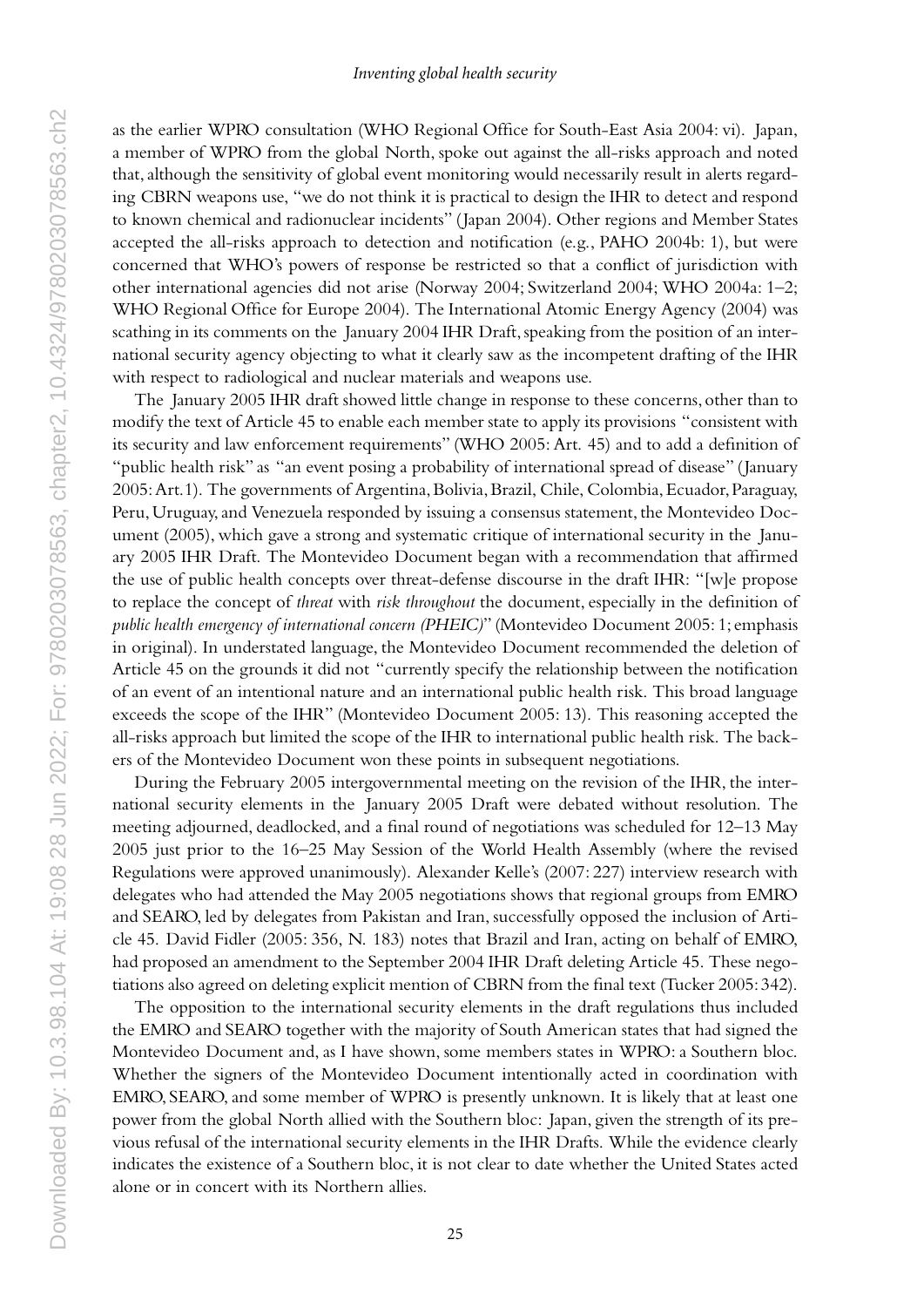#### *Lorna Weir*

This Southern bloc produced a complex compromise in the IHR (2005), which retains an allrisks scope while stripping all references to CBRN from the final text.<sup>7</sup> The result is a masterpiece of oblique diplomacy. "Public health threat" disappears from the definitions (Article 1), resulting in a general weakening of the threat-defense framing present in 2004–2005 IHR drafts. The definition of disease, however, is sufficiently broad to include harm from CBRN incidents. A similar move occurred in the notification criteria (Annex 2) that includes a reference to "spread of toxic, infectious, or otherwise hazardous materials that may be occurring naturally or otherwise" (IHR 2005; Annex 2, I, 2).<sup>8</sup> The powers of the WHO are restricted under the IHR (2005) to providing public health responses in the case of international public health emergencies, inclusive of CBRN weapons use (Fidler 2005: 366). If an outbreak is suspected or discovered to be intentionally or unintentionally caused, WHO is obligated to inform the UN Security Council, which would then conduct the investigation, although WHO would be authorized to deal with the public health aspects of the emergency, including the support of UN field investigations (Hialmarsson et al. 2010: 73–74).

As a result of this compromise, WHO has an international security mandate under the IHR (2005), but one narrower than the United States had desired. The acceptance of all-risks detection and response is binding on the design of national public health systems among WHO members and on WHO. The result is an ongoing integration of all-risks emergency management into public health at a planetary level.

### **Global health security in world order**

The genealogy of global health security has shown its history as shaped by the geopolitical division between the United States and the global South. We have seen that global health security was a strategic initiative initiated and given programmatic form between 1992–1995 by an alliance between the United States, Canada, and the European Union. During the final revision process of the IHR in 2004–2005, there was strong support across North and South for extending the scope of the IHR to encompass EID, but some in the global South objected to the proposed inclusion of CBRN releases in the IHR. The final draft of the IHR became the subject of a sharp geopolitical struggle between South and the United States over the extent of its articulation to international security. Where the United States favored more international security in the IHR, the global South favored less. A Southern bloc with middle power allies limited the extension of WHO's powers to the public health aspects of international emergencies, regardless of source or origin, but defeated the proposal to grant WHO the more general power of doing field investigations, with mandatory member state cooperation in providing information and samples, for treaty violations involving CBRN releases.

Global health security represents a novel technical division of world order that reiterates the North-South divide. More than half the verified alerts between 1996 and 2009 occurred in sub-Saharan Africa, followed by Southeast Asia, South America, and Latin America (Chan et al. 2010: Fig. 1, 21702). Few verified alerts involved the global North. Now the global South is also subject to a far higher incidence of endemic diseases than the global North. Global health security constitutively excludes epidemically stable endemic disease but reintroduces the excluded spaces of endemic disease as the primary location of verified alerts. Global health security reinscribes the geopolitical divide between North and South, with confirmed outbreaks, and by logical extension international public health emergencies, being primarily located in the global South. In this space of global division, global health security concerts Northern protectionism with the stabilization of international trade relations that benefits the South as the main site of verified alerts and international public health emergencies.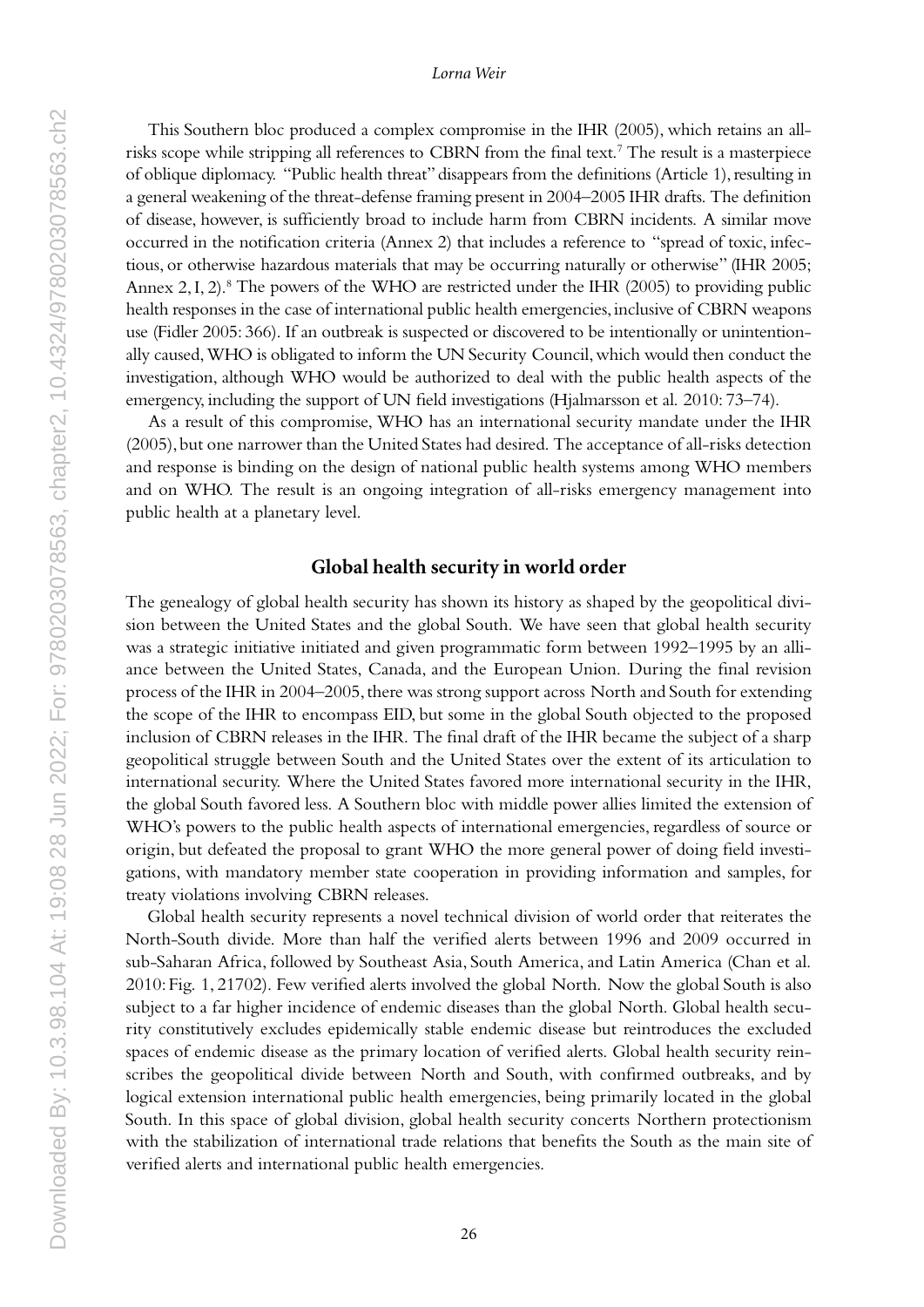#### *Inventing global health security*

Global health security reinscribes world order geopolitically, but it also revises the governance of world order. From the beginnings of global health security in 1994, WHO consistently took the position that, to be effective, it would require the strengthening of national and local public health systems. Yet the goal of strengthening national core public health capacity in surveillance and response for the sake of preventing and controlling the international spread of disease exists in tension with national and local public health goals. The all-risks standard for alert and response also strains the alignment between global health security and national public health systems. The all-risks standard is governed by what WHO terms a "dual use" strategy that aims to harmonize international security with (what are now) other public health functions. In WHO usage, "dual use" signifies the benefits to both civilian public health and international security thought to arise from strengthening local, national and global surveillance and response capacities (WHO 2007: 17–33. See Kinderhauser 2003: 17). In addition, "dual use" operates strategically as a claim that improved civilian public health surveillance will detect any unusual outbreak, including those related to CBRN agents, and is thus to be preferred to a surveillance system dedicated solely to detecting CBRN incidents (Heymann 2004: vii). In its support of dual use, WHO has been concerned to develop global health security as a program that does not divert scarce public health resources into separate CBRN detection and response systems at the expense of public health needs in the global South, where one in two deaths are from naturally caused infectious diseases. Global health security is thus characterized by internal tensions in its goals and governing strategies in need of empirical investigation to see their effects and how the divisions are symbolically disappeared.

Global health security is characterized by a harmonian ethos of borderlessness that places its actions above the petty divisions of geopolitical world order. *Emerging Infections*, the 1992 IOM report, framed EID as a transborder global microbial threat that would require equally transborder human cooperation in the name of health. The subsequent alert and response apparatus assembled at the turn of the 21st century lightened the significance of national borders and sovereign knowledge for international public health. Event-based monitoring is a phenomenon of the Internet with its capacity to source and circulate electronic data across national borders (particularly weakly encrypted internet borders). Borderlessness seeks to trump geopolitics through inflated universalistic claims that disguise the situatedness of those making them. The humanist value of borderlessness seeks to repeat the control Euroamerican colonialism exercised over public health in the colonial world that was only shaken by decolonization in the second half of the twentieth century (Weir & Mykhalovskiy 2010: 65–77). Limits to borderlessness were raised by the global South during the revision of the International Health Regulations in 2004–2005, an assertion of borders to block field investigations that could well have been used for U.S. intelligence purposes in ways that might damage national security in the South. Borderlessness is a lullaby for Northern hegemony.

Global health security thus inevitably raises questions of global justice. Its apparatus mainly acts to prevent the diseases of poor people in the South from spreading to the North and laterally to other areas in the South. Bracketing off endemic disease to construct the domain of global health security is a constitutive exclusion that violates the principles of cosmopolitanism and borderlessness. If and when the levels of endemic disease in the global South converge with those in the global North, the sociotechnical apparatus now known as global health security would have the possibility of becoming a practice of international solidarity. In this imaginable utopia, global health security would become an apparatus through which differing political regions of the world defended themselves against each other with respect to international public health emergencies. This line of reasoning would lead from the primarily genealogical framing found in my writing here to a philosophical argument focused on the normative question of a just world order on the terrain of human health.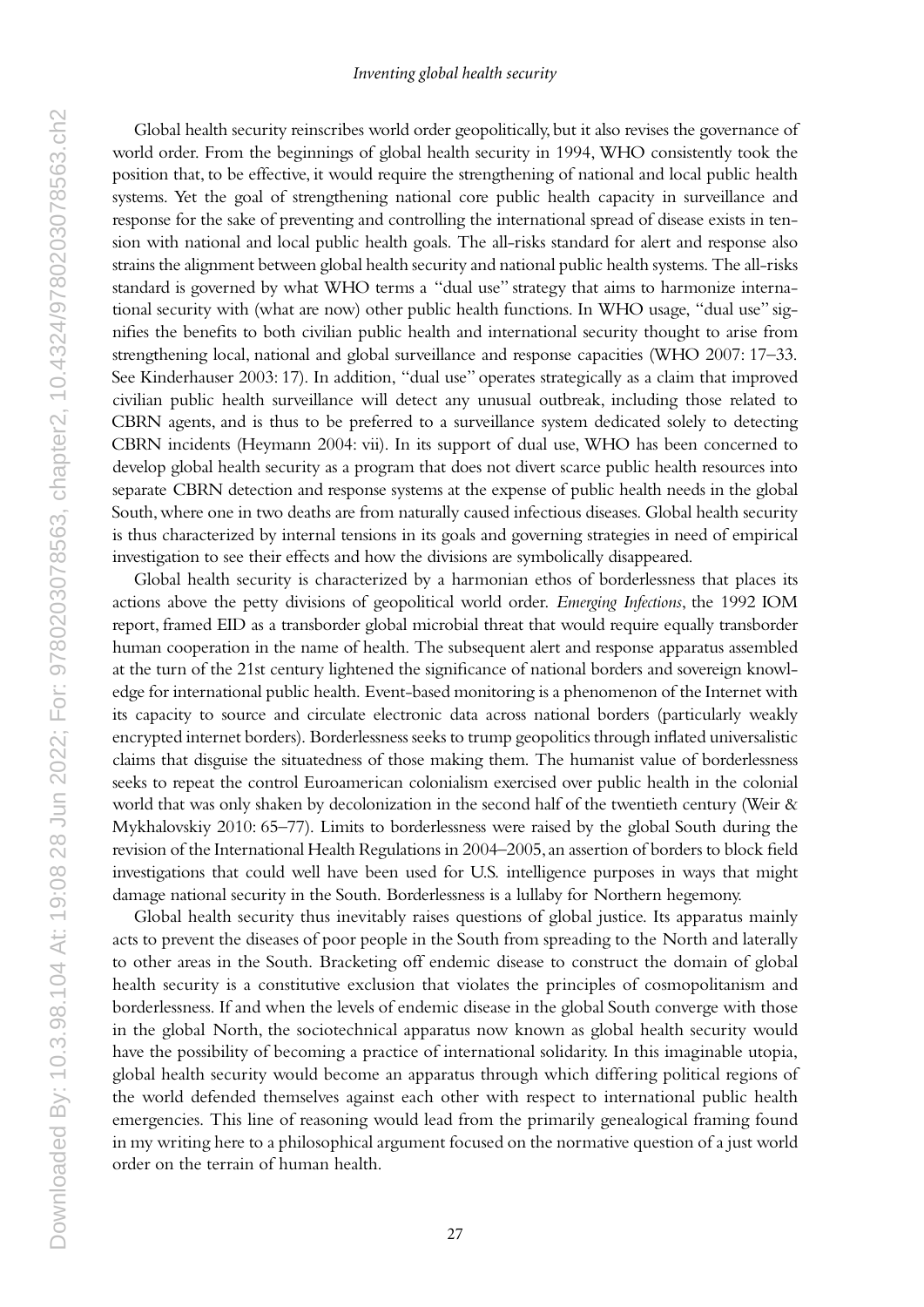#### *Lorna Weir*

## **Notes**

- 1 Many thanks to Eric Mykhalovskiy with whom I first began research on global public health surveillance and to Frank Pearce for his power of listening. This research was partially funded by SSSHRC Standard Grant 41020071414.
- 2 For further information about research methods, including key informant interviews with members of GPHIN (Public Health Agency, Ottawa), ProMED-mail, the Department of Communicable Diseases Surveillance and Response at WHO Headquarters (Geneva), and the Archives of WHO (Geneva), see Weir and Mykhalovskiy (2010: 27–28).
- 3 Established in 1994 as an email list, Pro-MED-mail used the fast pace of internet communications and the low cost of email to internationally exchange information on local outbreaks (Madoff & Woodall 2005).
- 4 GPHIN was a partnership established between WHO and the government of Canada to develop another form of event-based monitoring, one sourced in online news (Weir & Mykhalovskiy 2010: 79–88). GPHIN was designed to operate as a secure, Internet-based global monitoring system that retrieved and analyzed online news, sending alerts to WHO, Health Canada, and its international subscribers. Officially launched by Health Canada in 1998, GPHINs software categorized news articles according to a six-part typology: animal, plant, and human diseases, biologics (such as vaccines and pharmaceuticals), natural disasters, chemical incidents, radiological incidents, and unsafe products (Keller et al. 2009). GPHINs design thus incorporated the detection of CBRN incidents.
- 5 The 1998 Draft IHR is not presently publicly available.
- 6 The WHA resolutions authorizing the alert and response apparatus include WHA48.13, *Communicable Disease Prevention and Control: New Emerging and Re-emerging Infectious Diseases*, WHA48.7, *Revision and Updating of the International Health Regulations*, and WHA54.14, *Global Health Security: Epidemic Alert and Response.*
- 7 See Fidler (2005: 358–379) for a careful discussion of the scope of the IHR (2005).
- 8 The 2007 World Health Report (WHO 2007: 17–33) interprets public health emergencies of international concern to include naturally, accidentally, or deliberately caused foodborne illness, chemical, environmental, natural, nuclear, and radiological disasters, and industrial accidents. These are in addition to outbreaks of known and unknown infectious diseases.

#### **References**

- Aldis, W. (2008) 'Health security as a public health concept: a critical analysis', *Health Policy and Planning*, 23: 369–373.
- Amrith, S.S. (2006) *Decolonizing International Health: India and Southeast Asia, 1930–65*, Cambridge: Cambridge University Press.
- Calain, P. (2007) 'Exploring the international arena of global public health surveillance', *Health Policy and Planning* , 22: 2–12.
- Chan. E.H., Brewer, T.F, Madoff, L.C., Pollack, M.P., Sonricker, A.L., Keller, M., Freifeld, C.C., Blench, M., Mawudeku, A. and Brownstein, J.S. (2010) 'Global capacity for emerging infectious disease detection', *PNAS* , 107: 21701–21706 **.**
- Davies, S. (2010) *Global Politics of Health*, Cambridge: Polity Press.
- Fidler, D. (2005) 'From International Sanitary Conventions to global health security: the new International Health Regulations', *Chinese Journal of International Law* , 4: 325–392.
- Fidler, D. (2006) 'International law, infectious diseases, and globalization', in S. Kobler, A. Mahmoud and S. Lemon (eds.) *The Impact of Globalization on Infectious Disease Emergence and Control*, Washington, DC: The National Academies Press: 181–196.
- Heymann, D. (2004) 'Foreword', in *Public Health Response to Biological and Chemical Weapons, WHO Guidance* , Geneva: World Health Organization. Online. Available HTTP <http://www.who.int/csr/delibepidem ics/biochemguide/en/> (accessed 28 August 2013): vi-vii.
- Hjalmarsson, K., Isla, N., Kraatz-Wadsack, G. and Barbeschi, M. (2010) 'Global watch: the state of biological investigations', *Bulletin of the Atomic Scientists* , 66: 70–76.
- International Atomic Energy Agency. (2004) *Comments of the International Atomic Energy Agency on the draft revised International Health Regulations, 9 November*. Online. Available HTTP < http://www.who.int/ihr/ iaea2004\_11\_09.pdf > (accessed 20 January 2014).
- International Health Regulations. (1983) *International Health Regulations (1969)*, 3rd ed. Geneva: World Health Organization. Online. Available HTTP <http://whqlibdoc.who.int/publications/1983/9241580070.pdf> (accessed 6 September 2013).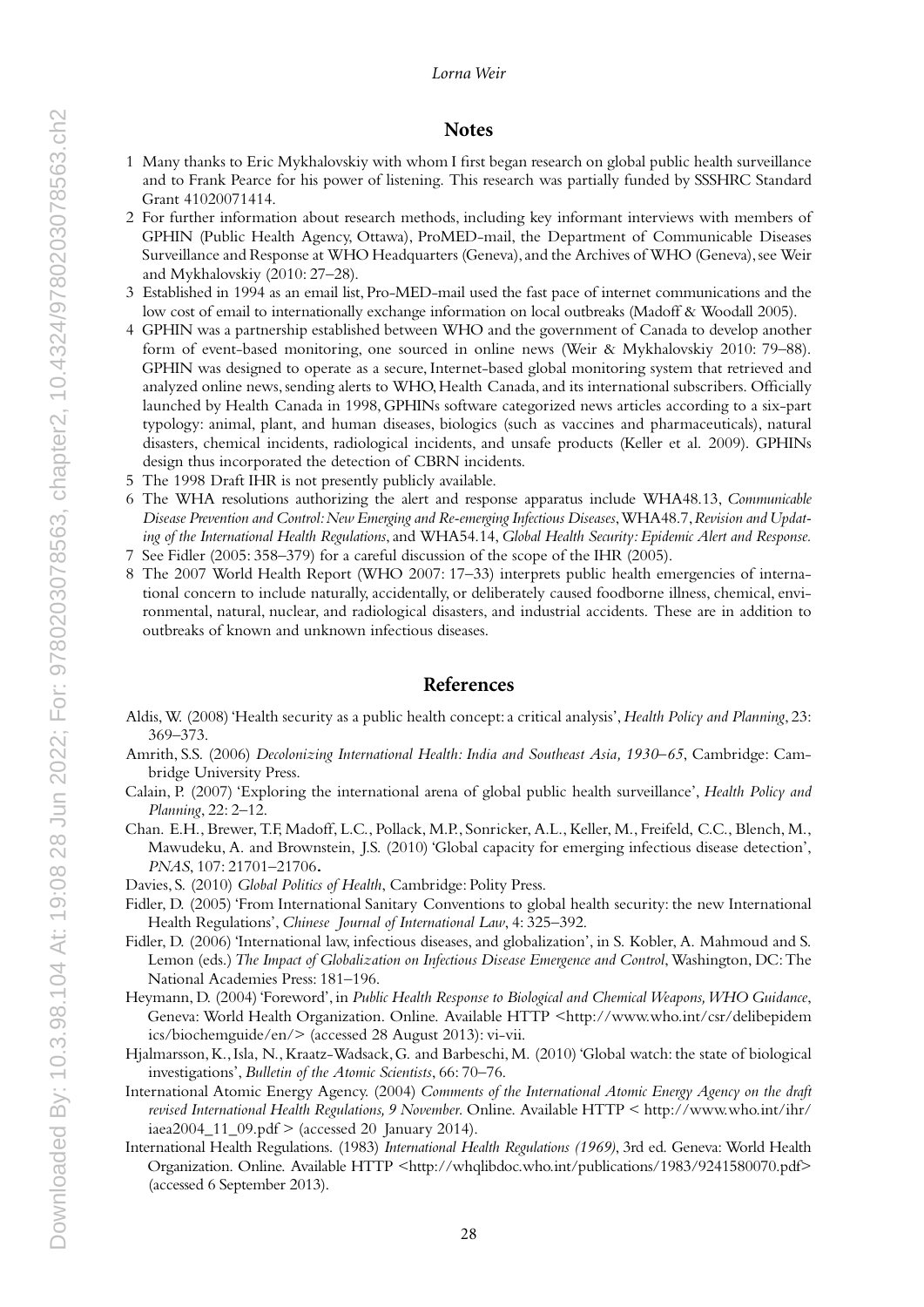- International Health Regulations. (2008) *International Health Regulations (2005)*, 2nd ed. Geneva: World Health Organization. Online. Available HTTP <http://www.who.int/csr/ihr/en/> (accessed 3 September 2013).
- Japan. (2004) *Japan's Comments on the First Draft of the Proposed Revision of the International Health Regulations (IHR)*, 15 September. Online. Available HTTP <http://www.who.int/ihr/revisionprocess/japan2004\_ 09\_15.pdf?ua=1> (accessed 20 January 2014).
- Kelle, A. (2007) 'Securitization of international public health: implications for global health governance and the biological weapons prohibition regime', *Global Governance* , 13: 217–235.
- Keller, M., Blench M., Trolentino H., Clark C., Freifeld C.C., Mandl K.D., Mawudeku A., Eysenbach G. and Brownstein J. (2009) 'Use of unstructured event-based reports for global infectious disease surveillance', *Emerging Infectious Disease*, 15. Online. Available HTTP <http://wwwnc.cdc.gov/eid/article/ 15/5/08–1114\_article.htm> (accessed 20 January 2014).
- Kinderhauser, M.K. (ed.) (2003) *Global Defence against Infectious Disease Threat* , Geneva: WHO *.*
- Lac Tremblant Declaration. (1994) 'Proceedings and recommendations of the expert working group on emerging infectious disease issues: Lac Tremblant declaration', *Canada Communicable Disease Report*, 20S2: 1–21.
- Lederberg, J., Shope, R.E. and Oaks, S.C. (Eds.) (1992) *Emerging Infections: Microbial Threats to Health in the United States* , Washington, DC: National Academy Press.
- Madoff, L.C. and Woodall, J.P. (2005) 'The internet and the global monitoring of emerging diseases: lessons from the first 10 years of ProMED-mail', Archives of Medical Research, 36: 724-730.
- McInnes, C. and Lee, K. (2006) 'Health, security and foreign policy', *Review of International Studies*, 32: 5–23.
- Mexico. (2004) *General Comments by Mexico on the Draft International Health Regulations*, 10 August. Online. Available HTTP <http://www.who.int/ihr/revisionprocess/mexicoenglish2004\_08\_07.pdf?ua=1> (accessed 20 January 2014).
- Montevideo Document. (2005) *Considerations and Points of Consensus between Argentina, Bolivia, Brazil, Chile, Colombia, Ecuador, Paraguay, Peru, Uruguay, and Venezuela with Regard to Document A/IHR/IGWG/2/2, of 24 January 2005 (Review and Approval of Proposed Amendments to the IHR – Proposal by the Chair)* . Online. Available HTTP <http://www.who.int/ihr/revisionprocess/englishmontevideo.pdf?ua=1> (accessed 20 January 2014).
- Mykhalovskiy, E. and Weir, L. (2006) 'The global public health intelligence network and early warning outbreak detection: a Canadian contribution to global health', *Canadian Journal of Public Health*, 97: 42–44.
- Norway. (2004) *Revision of the International Health Regulations, Comments by the Government of Norway, 31 August* . Online. Available HTTP <http://www.who.int/ihr/revisionprocess/norway2004\_08\_31.pdf?ua=1> (accessed 20 January 2014).
- Pan American Health Organization (PAHO). (2004a) *Report of the Consultation Meeting for the English Speaking Caribbean Countries for the Revision of the International Health Regulations (IHR), 19–20 April*. Online. Available HTTP <http://www.who.int/ihr/revisionprocess/grenada2004\_09\_06.pdf> (accessed 20 January 2014).
- Pan American Health Organization (PAHO). (2004b) *Report of the North American Consultation Meeting of the Revision of the International Health Regulations (IHR), 2–3 June*. Online. Available HTTP <http://www. who.int/ihr/revisionprocess/canada12004\_09\_06.pdf> (accessed 20 January 2014).
- Rushton, S. (2011) 'Global health security: Security for whom? Security from what?' *Political Studies*, 59: 779–796.
- Samoa. (2004) *Revision of the International Health Regulations, Initial Comments by the Government of Samoa,*  12 October. Online. Available HTTP <http://www.who.int/ihr/revisionprocess/Samoa.pdf?ua=1> (accessed 20 January 2014).
- Switzerland. (2004) *Revision of the International Health Regulations: Comments by the Swiss Government, 3 June* . Online. Available HTTP <http://www.who.int/ihr/revisionprocess/swissIHR.pdf?ua=1> (accessed 20 January 2014).
- Tucker, J. (2005) 'Updating the International Health Regulations', *Biosecurity and Bioterrorism: Biodefense Strategy, Practice, and Science* , 3: 338–347.
- United States of America. (2004a) *Initial U.S. Government Comments on the First Draft of the Proposed Revision of the International Health Regulations,* 5 March . Online. Available HTTP <http://www.who.int/ihr/revi sionprocess/usacomments.pdf?ua=1> (accessed 20 January 2014).
- United States of America. (2004b) *Second U.S. Government Comments on the First Draft of the Proposed Revision of the International Health Regulations (IHRs),* 27 April . Online. Available HTTP <http://www.who.int/ ihr/revisionprocess/ihruscomments.pdf> (accessed 20 January 2014).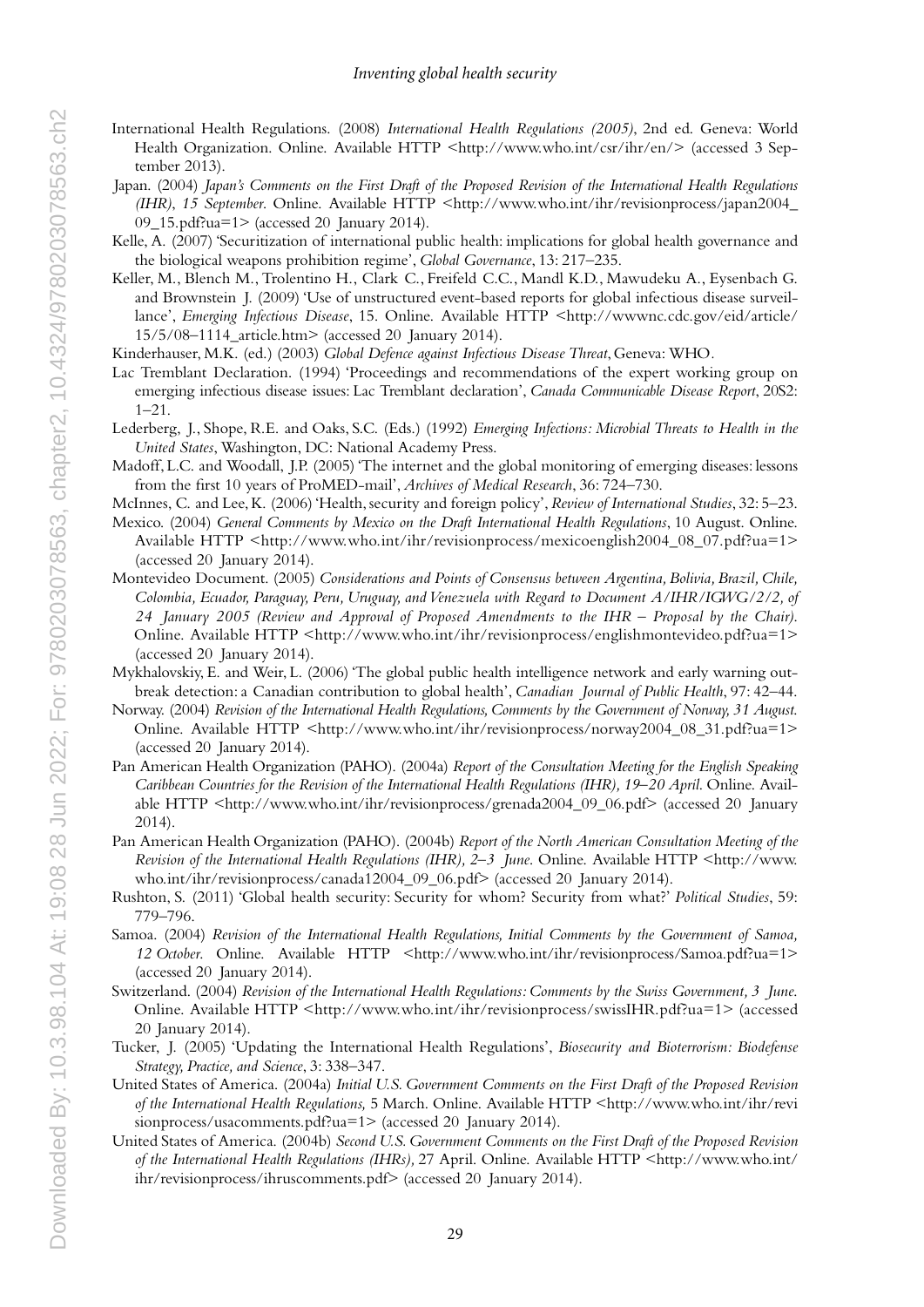Weir, L. (2012) 'A Genealogy of global health security', *International Political Sociology* , 6: 322–325.

- Weir, L. and Mykhalovskiy, E. (2006) 'The geopolitics of global public health surveillance in the twenty-first century', in A. Bashford (ed.) *Medicine at the Border: Disease, Globalization and Security, 1850 to the Present*, New York: Palgrave Macmillan: 240–263.
- Weir, L. and Mykhalovskiy, E. (2010) *Global Public Health Vigilance: Creating a World on Alert*, New York: Routledge.
- WHO. (1994) *Report of WHO Meeting on Emerging Infectious Diseases*, Geneva: World Health Organization. Online. Available HTTP <http://whqlibdoc.who.int/hq/1994/CDS\_BVI\_94.2.pdf> (accessed 2 August 2013).
- WHO. (1995) *Report of the Second WHO Meeting on Emerging Infectious Diseases*, Geneva: World Health Organization. Online. Available HTTP <http://whqlibdoc.who.int/HQ/1995/WHO\_CDS\_BVI\_95.2.pdf> (accessed 10 August 2013).
- WHO. (1996) *Emerging and Other Communicable Disease: Strategic Plan 1996–2000* (WHO/EMC/96.1). Geneva: World Health Organization. Online. Available HTTP <http://whqlibdoc.who.int/hq/1996/ WHO\_EMC\_96.1.pdf> (accessed 29 April 2012).
- WHO. (2000a) *A Framework for Global Outbreak Alert and Response*. Online. Available HTTP: <http://www. who.int/csr/resources/publications/surveillance/WHO\_CDS\_CSR\_2000\_2/en/> (accessed 6 August 2013).
- WHO. (2000b) *Global Outbreak Alert and Response: Report of a WHO Meeting*. Online. Available HTTP <http://www.who.int/csr/resources/publications/surveillance/whocdscsr2003.pdf> (accessed 3 August 2013).
- WHO. (2004a) *Intergovernmental Working Group on Revision of the International Health Regulations: Summary Report of Regional Consultations, 14 September* (A/IHR/IGWG/2). Online. Available HTTP <http://apps. who.int/gb/ghs/pdf/IHR\_IGWG\_2-en.pdf> (accessed 20 January 2014).
- WHO. (2004b) *International Health Regulations: Working Paper for Regional Consultations* (IGWG/IHR/Work ingpaper/12.2003, 12 January). Online. Available at HTTP: <http://www.who.int/csr/resources/ publications/IGWG\_IHR\_WP12\_03-en.pdf> (accessed 20 September 2013).
- WHO. (2004c) *Public Health Response to Biological and Chemical Weapons*, Geneva: World Health Organization. Online. Available HTTP <http://www.who.int/csr/delibepidemics/biochemguide/en/> (accessed 28 August 2013).
- WHO. (2004d) *Review and Approval of Proposed Amendments to the International Health Regulations: Draft Revi*sion (A/IHR/IGWG/3). Online. Available HTTP <http://apps.who.int/gb/ghs/pdf/A\_IHR\_IGWG\_ 3-en.pdf> (accessed 20 September 2013).
- WHO. (2005) *Review and Approval of Proposed Amendments to the International Health Regulations: Proposal by the Chair* (A/IHR/IGWG/2/2, 24 January). Online. Available HTTP <http://apps.who.int/gb/ghs/ pdf/IHR\_IGWG2\_2-en.pdf> (accessed 20 September 2013).
- WHO. (2007) *A Safer Future: Global Public Health Security in the 21st Century.* Geneva: World Health Organization. Online. Available HTTP <http://www.who.int/whr/2007/en/index.html *>* (accessed 20 August 2013).
- WHO Regional Office for Africa. (2004) *Regional Consultation on the Revised International Health Regulations, Harare, Zimbabwe, 1–3 June*. Online. Available HTTP <http://www.who.int/ihr/revisionprocess/hara reenglish2004\_09\_14.pdf *>* (accessed 20 January 2014).
- WHO Regional Office for the Eastern Mediterranean. (2004) *International Health Regulations Update on the Revised Version. Fifty-first Session, Agenda item 8* (EM/RC51/6, August). Online. Available HTTP <http:// applications.emro.who.int/docs/em\_rc51\_6\_en.pdf *>* (accessed 20 January 2014).
- WHO Regional Office for Europe. (2004) *European Regional Consultation on Revision of the International Health Regulations, Copenhagen, Denmark*. Online. Available HTTP <http://www.who.int/ihr/revision process/eucomments2004\_08\_31.pdf *>* (accessed 20 January 2014).
- WHO Regional Office for South-East Asia. (1998) *Revision of the International Health Regulations*, *Regional Committee, Fifty-first Session, Provisional Agenda Item 15* (SEA/RC51/11 Add.1). Online. Available HTTP: <http://repository.searo.who.int/bitstream/123456789/5318/42/rdr98\_RIHR.pdf> (accessed 6 September 2013).
- WHO Regional Office for South-East Asia. (2004) *Second Regional Consultation on the Proposed Revised International Health Regulations*. Online. Available HTTP <http://www.searo.who.int/entity/ihr/topics/ Communicable\_Diseases\_Surveillance\_and\_response\_CD-135.pdf> (accessed 20 January 2014).
- WHO Regional Office for South-East Asia. (2005) *Revision of the International Health Regulations: Report of the Third Regional Consultation*. Online. Available HTTP: <http://www.searo.who.int/entity/ihr/topics/ Communicable\_Diseases\_Surveillance\_and\_response\_CD-140.pdf> (accessed 20 January 2014).